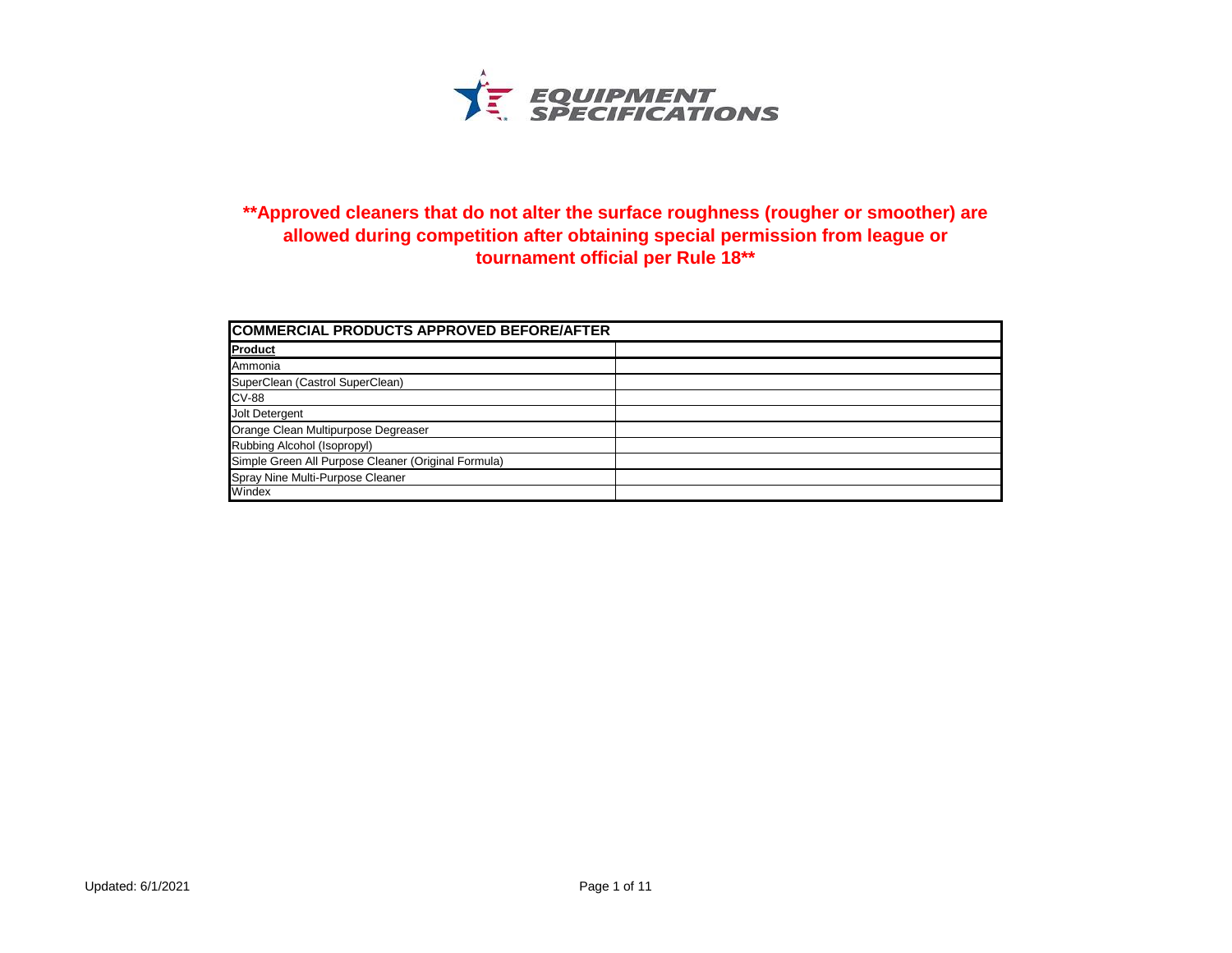

| <b>APPROVED BEFORE/AFTER CERTIFIED COMPETITION</b> |                                         |
|----------------------------------------------------|-----------------------------------------|
| Product                                            | <b>Manufacturer</b>                     |
| #1 Low % of Abrasives                              | Don Carter                              |
| #2 Course                                          | Don Carter                              |
| #3 Medium                                          | Don Carter                              |
| #4 Fine                                            | Don Carter                              |
| #JustCleanIt                                       | <b>Sunrise Environmental Scientific</b> |
| 100% Natural                                       | Neo Technologies                        |
| 1-Step Reactive Resin Ball Cleaner                 | <b>Track Ebonite Power House</b>        |
| 2001 Pro Roll Bowling Ball Polish                  | Hi-Temp Products Co.                    |
| 2EZ2 Strike Bowling Ball Cleaner                   | 2EZ2 Clean Products                     |
| 2EZ2 Strike Bowling Ball Clean-N-Shine             | 2EZ2 Clean Products                     |
| 2-Step Reactive Resin Ball Cleaner                 | <b>Track Ebonite Power House</b>        |
| 30Clean/R                                          | <b>DR Products</b>                      |
| 30CleanPolish                                      | <b>DR Products</b>                      |
| <b>ABSolute Ball Wiper</b>                         | American Bowling Service, Inc.          |
| <b>Absolute Cleaner</b>                            | American Bowling Service, Inc.          |
| Absolute Cleaner Mousse Type                       | American Bowling Service, Inc.          |
| <b>ABSolute Quick Wiper</b>                        | American Bowling Service, Inc.          |
| Absolute Remover                                   | American Bowling Service, Inc.          |
| Ace Ball Cleaner                                   | Netmark Industries, Inc.                |
| <b>Adrenaline Cleaning Wipes</b>                   | Power House                             |
| <b>Adrenaline Wipes</b>                            | Legend Star Co., Ltd.                   |
| <b>Alley Catz</b>                                  | <b>GT Graphics</b>                      |
| <b>Alley Catz</b>                                  | Saber Tooth                             |
| Amazing Value Bowling Ball Cleaner                 | Creating The Difference, LLC            |
| Amplify Ball Cleaner                               | <b>MOTIV Bowling</b>                    |
| <b>Atomic Ball Cleaner</b>                         | Atomic Enterprises                      |
| Awesome Ball Cleaner                               |                                         |
| <b>Ball Bite</b>                                   | Pro Packaging Inc.                      |
| <b>Ball Buff</b>                                   | Pro Packaging Inc.                      |
| <b>Ball Buff</b>                                   | Pro Packaging                           |
| <b>Ball Clean</b>                                  | American Bowling Service, Inc.          |
| <b>Ball Clean</b>                                  | <b>Reese Brothers</b>                   |
| <b>Ball Cleaner</b>                                | Hy Hudson Pro Shop                      |
| <b>Ball Cleaner &amp; Polish</b>                   | Pro Shops of America                    |
| Ball Cleaner & Wax No.III                          | <b>Grecian Attack</b>                   |
| Ball Cleaner Wipes BW 40235                        | Dan-Mor/Legend Star                     |
| <b>Ball Conditioner</b>                            | Andrejs Sturis                          |
| <b>Ball Liquor</b>                                 | PamperedBalls.com                       |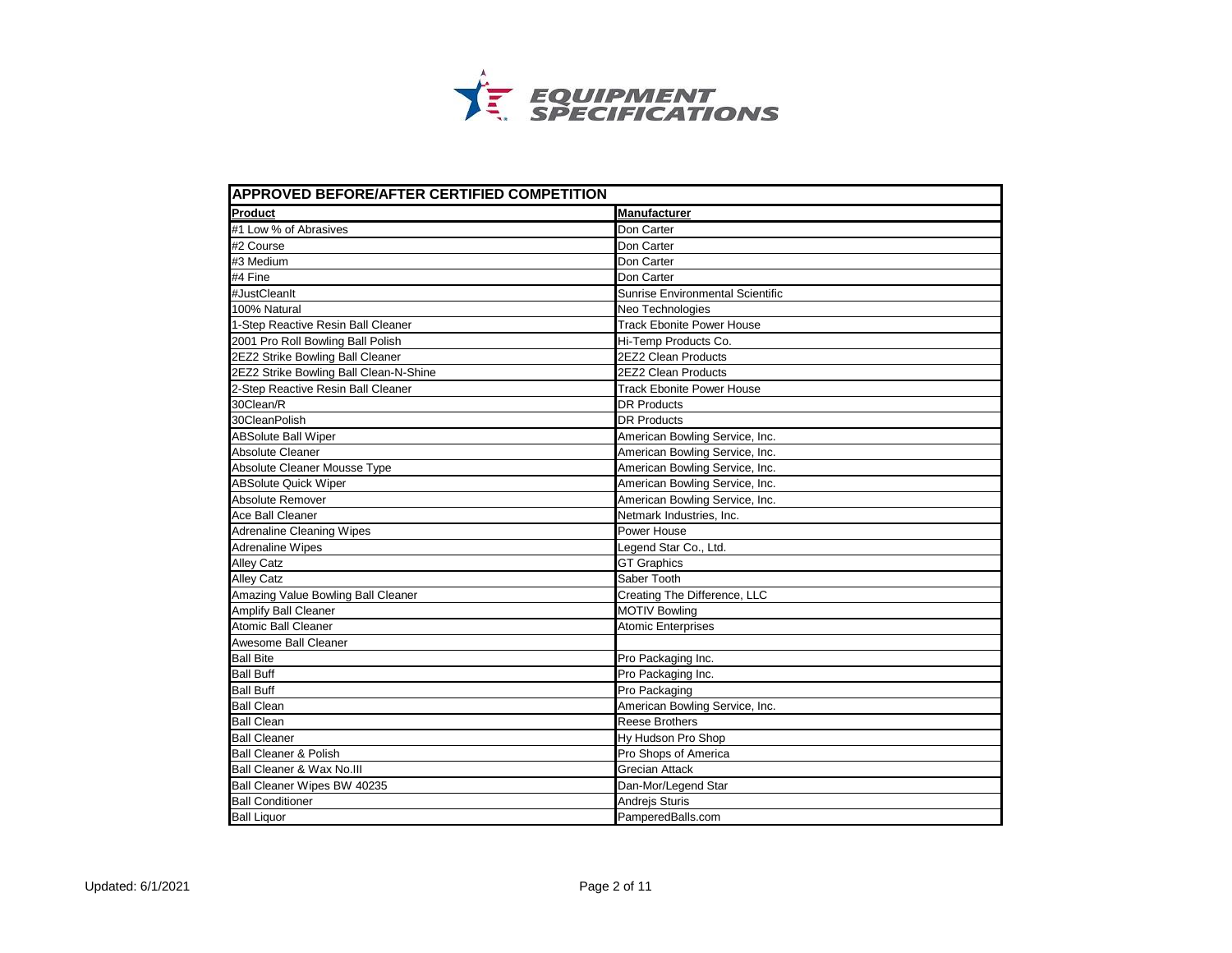

| <b>Ball Pre-Cleaner &amp; Stripper</b>                         | <b>Grecian Attack</b>                  |
|----------------------------------------------------------------|----------------------------------------|
| <b>Ball Stripper</b>                                           | Zapp It Bowling Products               |
| Ballshield 1000                                                | <b>Ballshield</b>                      |
| Ballshield Base Cut & Shine                                    | <b>Ballshield</b>                      |
| <b>Bernard's Magic</b>                                         | Bernard's Bowling Pro Shop             |
| <b>Best Shot</b>                                               | Earth Clean Systems                    |
| <b>Best Shot</b>                                               | Future Clean Inc.                      |
| <b>Big B Bowling Ball Cleaner</b>                              | <b>Brunswick Bowling Products LLC.</b> |
| Big Hook I-Tack Ball Cleaner                                   | LMB International                      |
| <b>Black Ice</b>                                               | <b>Ultimate Bowling Products</b>       |
| Black Magic Particle Coverstock Resin Ball Polish              | <b>Ultimate Bowling Products</b>       |
| Black Magic Rejuvenator Particle Coverstock Cleaner            | Ultimate Bowling Products Inc.         |
| Black Magic XL Cleaner & Polisher for Particle and Resin Balls | <b>Ultimate Bowling Products</b>       |
| <b>Blast</b>                                                   | <b>Mark Baker</b>                      |
| <b>Blue Strong</b>                                             | Offsoo Products                        |
| <b>Bowler's Choice</b>                                         | Bowler's Choice of Michigan, Inc.      |
| <b>Bowlers Bowling Ball Wipe</b>                               | <b>Ivancik</b>                         |
| Bowler's Edge Ball Cleaner                                     | <b>BTC</b>                             |
| Bowler's Edge Reactive Resin Cleaner                           | <b>BTC</b>                             |
| <b>Bowling Ball Cleaner</b>                                    | Forrest Enterprises, Inc.              |
| Bowling Ball Cleaner for "Sensitive Skin"                      | Tropical Seas, Inc.                    |
| <b>Bowling Ball Cream Cleaner</b>                              | Strata Products, Inc.                  |
| <b>Bowling Ball Quick Clean Wipes</b>                          | <b>Velocity Wipes</b>                  |
| <b>Bowling Ball Speed Shine</b>                                | Strata Products, Inc.                  |
| <b>Bowling Ball Spray Cleaner</b>                              | Strata Products, Inc.                  |
| <b>Brand X</b>                                                 | <b>Brand X Distributor</b>             |
| <b>Brunswick Ball Polish</b>                                   | Brunswick Bowling Products LLC.        |
| <b>Brunswick Crown Factory Compound</b>                        | Brunswick Bowling Products LLC.        |
| <b>Brunswick Crown Factory Polish</b>                          | <b>Brunswick Bowling Products LLC.</b> |
| <b>Brunswick Crown Foaming Cleaner</b>                         | Brunswick Bowling Products LLC.        |
| <b>Brunswick Crown Scrubbing Gel</b>                           | Brunswick Bowling Products LLC.        |
| <b>BW Cleaning Wipe</b>                                        | Syowa-shiko CO., LTD                   |
| Captain Bob's X12 Bowling Ball Cleaner                         | Captain Bob                            |
| Captain Bob's X-12 Bowling Ball Wipes                          | Captain Bob                            |
| <b>Cherry Cleaner</b>                                          | <b>Ballshield</b>                      |
| <b>Citrus Base Cleaner</b>                                     | 3M                                     |
| Clean & Hook                                                   | Strikeforce Bowling                    |
| Clean All                                                      | Exeno Yamamizu Corporation             |
| Clean All Plus                                                 | Exeno Yamamizu Corporation             |
| Clean All Pro V                                                | Exeno Yamamizu Corporation             |
| Clean All Wipes                                                | <b>Exeno Yamamizu Corporation</b>      |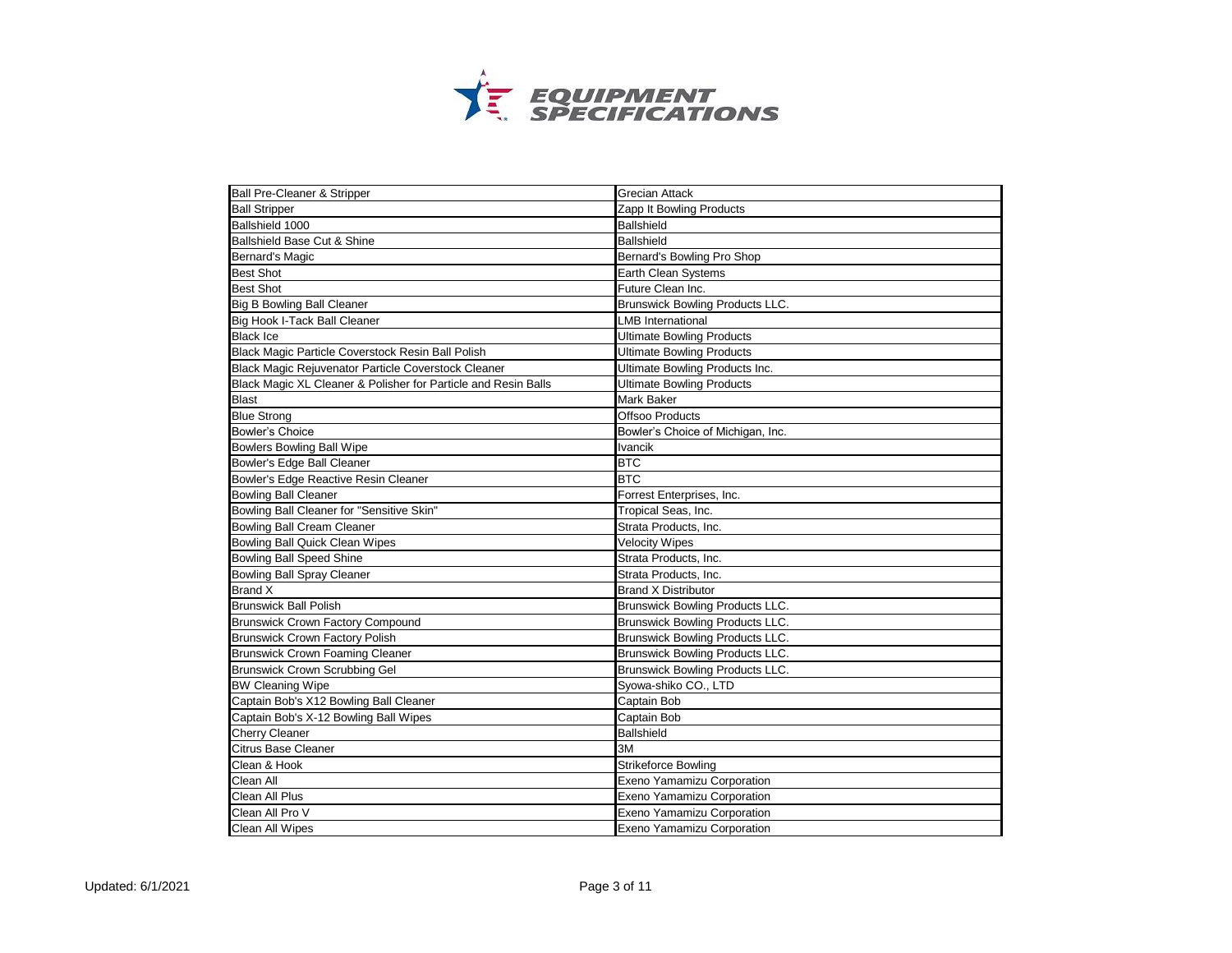

| Clean and Shine Bowling Ball Polish                       | <b>Master Industries</b>               |
|-----------------------------------------------------------|----------------------------------------|
| Clean Edge                                                | Bowler's Edge Pty Ltd (Australia)      |
| Clean N' Dull                                             | <b>Track Ebonite Power House</b>       |
| <b>Clean Right</b>                                        | <b>Baldy Products</b>                  |
| <b>Clean Shot</b>                                         | Future Clean, Inc.                     |
| Clean Shot                                                | Earth Clean Systems                    |
| Clean Shot Reactive Ball Cleaner                          | Earth Clean Systems                    |
| Cleanbowl                                                 | L'atelier du bowling                   |
| Cleaner                                                   | Vise                                   |
| Cleaner/Rejuvenate                                        | B.D.S.                                 |
| Clean-n-Tacky                                             | <b>Track Ebonite Power House</b>       |
| Compound 5000                                             | Vise                                   |
| Control No. 24                                            | Neo Technologies                       |
| Control-It                                                | Neo Technologies                       |
| Cream Ball Cleaner, Ball Polish                           | One Grand Products, Inc.               |
| <b>Cream Cleaner</b>                                      | The Wax Shop                           |
| Deep Care Bowling Ball Wipes                              | Dan-Mor Natural Products               |
| Degree                                                    | Columbia                               |
| <b>Delayed Reaction</b>                                   | <b>Track Ebonite Power House</b>       |
| Delayed Reaction Ball Polish                              | <b>Advanced Polishing Products</b>     |
| Doc's Magic Bowling Ball Elixir                           | Strikeforce Bowling LLC.               |
| Dri-Wash 'n Guard                                         | Enviro Tech Intrn'l                    |
| Dry Wash Speed Shine                                      | TWS Industries, Inc.                   |
| Early Shift Bowling Ball Cleaner                          | Ole Roy's, LLC                         |
| Energizer Ball cleaner                                    | <b>Track Ebonite Power House</b>       |
| <b>Essential Values Bowling Ball Cleaner</b>              | Essential Vales (EV)                   |
| <b>Evolution Hydro</b>                                    | Next Gen Bowling                       |
| <b>Extender Polish</b>                                    | <b>Track Ebonite Power House</b>       |
| <b>Extract All Ball Cleaning Wipe</b>                     | Strikeforce Bowling LLC.               |
| <b>Extreme Clean</b>                                      | Lane Concepts                          |
| <b>Extreme Dull</b>                                       | Lane Concepts                          |
| Extreme High Performance Ball Cleaner                     | <b>LMB</b> International               |
| Extreme Kleaner - General All Purpose Cleaner & Degreaser | Extreme Energy Solutions, Inc.         |
| <b>Extreme Shine</b>                                      | Lane Concepts                          |
| Factory Finish High Gloss Polish                          | <b>Brunswick Bowling Products LLC.</b> |
| Factory Finish Polish                                     | <b>Track Ebonite Power House</b>       |
| Fast Work                                                 | Don Carter                             |
| <b>Fiber Cleen</b>                                        | Fibers of Kalamazoo, Inc.              |
| Finesse-it II                                             | 3M                                     |
| <b>Friction Addiction</b>                                 | Dan Griner                             |
| Glide                                                     | Neo Technologies                       |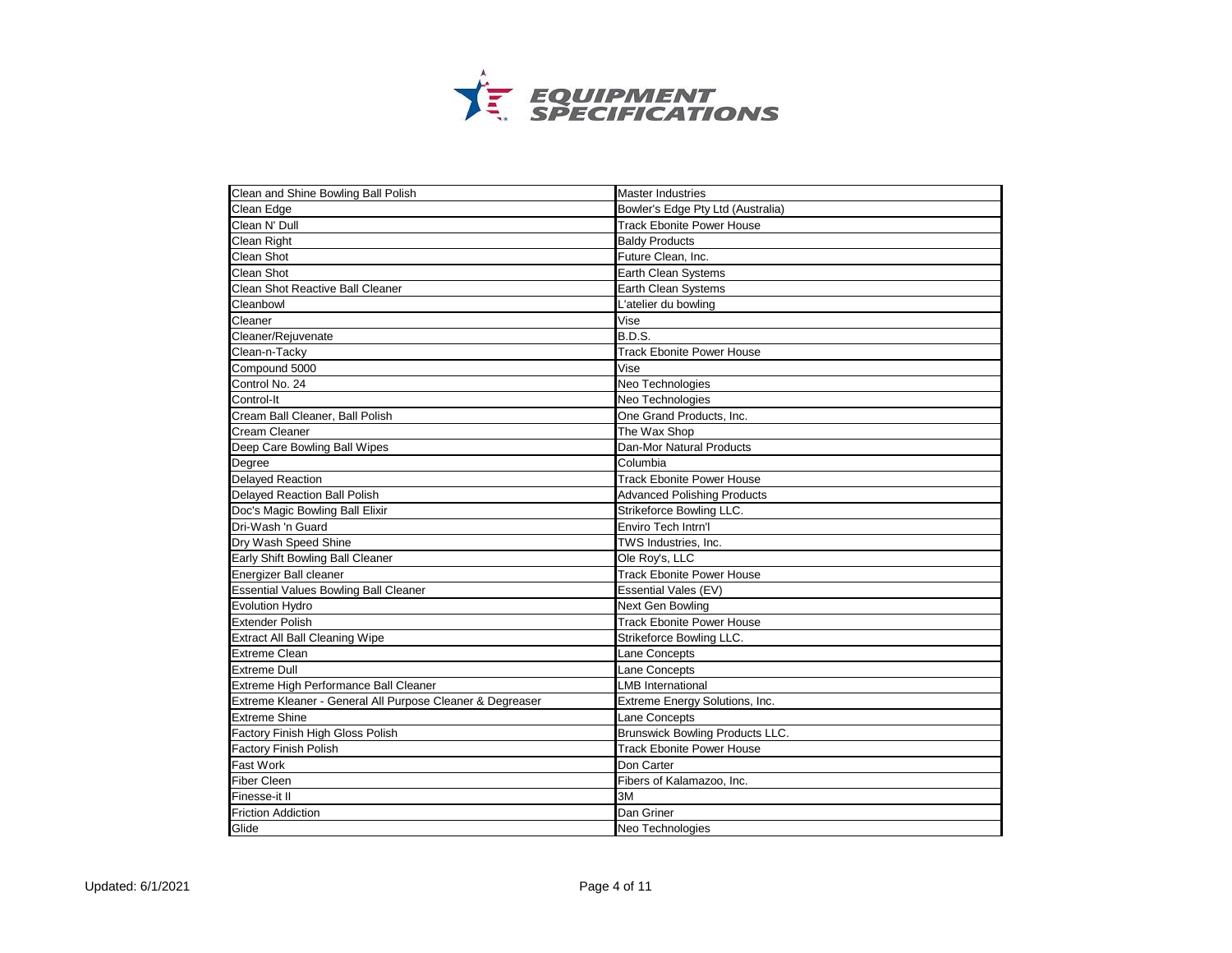

| Go Long                                             | Don Carter                              |
|-----------------------------------------------------|-----------------------------------------|
| <b>Greenest Bowling Ball Cleaner</b>                | Greenest                                |
| <b>Grime Solver</b>                                 | Row-Del                                 |
| Hammer Tough N' Tacky Gel                           | <b>Strikeforce Bowling LLC</b>          |
| <b>Hammer Tough Scrub</b>                           | <b>Strikeforce Bowling LLC</b>          |
| High Performance Ball Cleaner #311                  | <b>Master Industries</b>                |
| <b>HI-SP Ball Cleaner</b>                           | Hi-Sports Co,. LTD                      |
| HI-SP Ball Cleaner XL                               | Hi-Sports Co,. LTD                      |
| HI-SP Oil Remover                                   | Hi-Sports Co,. LTD                      |
| <b>Hook Plus</b>                                    | Neo Technologies                        |
| Hook-It                                             | Neo Technologies                        |
| Hook-It Plus (Liquid Sandpaper)                     | Neo Technologies                        |
| <b>Hydro Cleanser</b>                               | Elite                                   |
| <b>Hylite</b>                                       | David Greco                             |
| <b>Hy-Tek Reactive Ball Cleaner</b>                 | <b>Hy-Tek Products</b>                  |
| <b>IB Wonder Blue Cleaning Cloth</b>                | <b>IB Tokyo</b>                         |
| <b>Infinity Bowling Cleaner</b>                     | Signature Filling Company, LLC          |
| Instant Length ball cleaner                         | Bean's Pro Shop                         |
| Ion Max (Liquid)                                    | <b>SK Engineering</b>                   |
| Ion Max (wipes)                                     | <b>SK Engineering</b>                   |
| Ion Power S                                         | Femtech                                 |
| Ion Power S Wiping Cloth EX                         | American Bowling Service, Inc.          |
| Ion Remover Cleaner                                 | Sun Bridge                              |
| Ion Remover Wiping Cloth                            | Sun Bridge                              |
| Jiffy I                                             | J.F. Forsman                            |
| Jiffy II                                            | J.F. Forsman                            |
| K&K Pocket Raider Ball Maintenance Deep Clean       | <b>KT Supplies</b>                      |
| K&K Pocket Raider Quick Clean                       | <b>KT Supplies</b>                      |
| <b>K&amp;K Pocket Raider Traction Control Wipes</b> | <b>KT Supplies</b>                      |
| Khameleon                                           | Neo Technologies                        |
| Kleen Ballz                                         | <b>Sunrise Environmental Scientific</b> |
| Knock Out                                           | Rapid Tac, Inc.                         |
| Lance Ice Ball Polish/Cleaner                       | Rip the Rack Pro Shop                   |
| Lane Ghost Ball Cleaner                             | Lane Ghost                              |
| Lane Ice                                            | A.J. Discount Proshop, Inc.             |
| Late Shift Bowling Ball Cleaner                     | Ole Roy's, LLC                          |
| Lebowski's Crypto Bowling Ball Cleaner              | Lebowski Crypto Bowl GbR                |
| <b>Liquid Nitro</b>                                 | Neo Technologies                        |
| <b>Liquid Spray Ball Cleaner</b>                    | One Grand Products                      |
| <b>Liquid Strike</b>                                | <b>Innovative Bowling Products</b>      |
| Low Molecular Foaming Ball Cleaner                  | RUKEN/RU Insitiute Co. Ltd.             |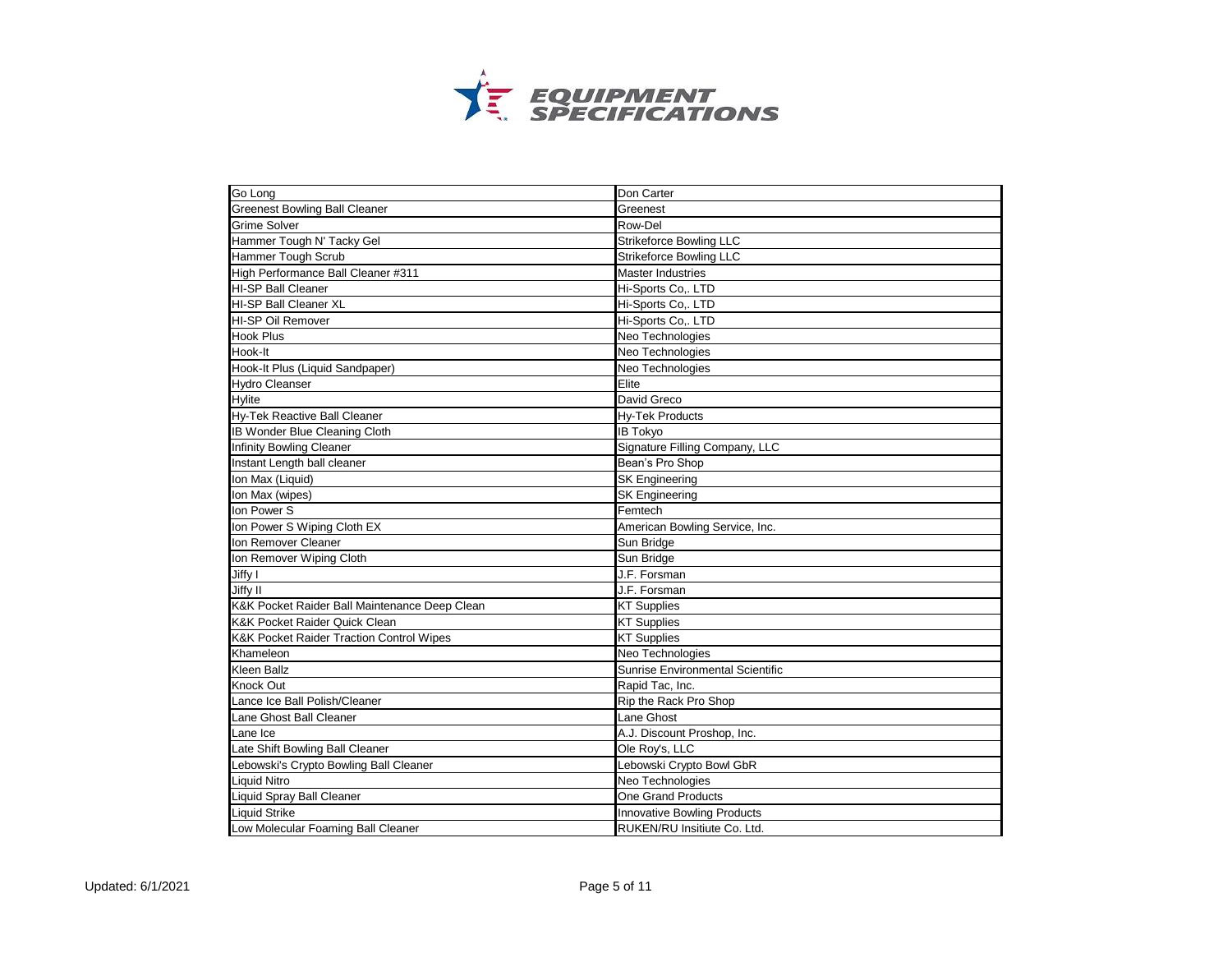

| <b>Magic Bowling Wipes</b>                  | <b>Print Point Systems</b>             |
|---------------------------------------------|----------------------------------------|
| Magic Dust Premium Bowling ball polish      | Bean's Pro Shop                        |
| Magic Shine                                 | <b>Track Ebonite Power House</b>       |
| Magiclean                                   | <b>TCB Products</b>                    |
| Mark's Home Brew                            | Marc Pope                              |
| Master Bio-Clean                            | <b>Master Industries</b>               |
| Max-Tack                                    | <b>BowlersMart</b>                     |
| Maz's Ball Klean                            | David Mahaz                            |
| Mega Bite                                   | <b>Storm Bowling Products</b>          |
| <b>Micro Striker</b>                        | Kegel                                  |
| Monster Foam                                | Brunswick Bowling Products LLC.        |
| Monster Gel                                 | Brunswick Bowling Products LLC.        |
| <b>Monster Shine</b>                        | <b>Brunswick Bowling Products LLC.</b> |
| Monster Tac                                 | Bowlingball.com                        |
| Moon Shine                                  | <b>Storm Bowling Products</b>          |
| Mox                                         | E&L Distributing Inc.                  |
| <b>MX Bio Cleaner</b>                       | Raymond Chemical Co.                   |
| National Bowling Store Foaming Ball Cleaner | Neo Tac                                |
| Naturoll Finish Ball Polish                 | Life Time Solutions                    |
| Neo-tac Foaming Ball Cleaner                | Neo Technologies                       |
| No Gutter Reactive Cleaner                  | NoGutter.de                            |
| <b>NZ Ball Cleaner</b>                      | Clark Products LTD.                    |
| Oil B Gone                                  | Pro-Tech Ind. Chem.                    |
| Oil Magnet                                  | <b>Ballshield</b>                      |
| Oil Off ball cleaner                        | Bean's Pro Shop                        |
| Oil Remover                                 | Exeno Yamamizu Corporation             |
| Ole Roy's Front 9 Ball Cleaner              | Roy Lay                                |
| Ole Roy's Late Shift Ball Cleaner           | Roy Lay                                |
| Orange Power Spray & Wipe                   | <b>Steel Fingers Bowling Products</b>  |
| Panda Power Wash                            | <b>Bowling Panda</b>                   |
| Particle Polish                             | <b>Track Ebonite Power House</b>       |
| <b>Perfect Grip</b>                         | <b>Bowling Concepts</b>                |
| Perfect Oil Remover                         | Exeno Yamamizu Corporation             |
| Perfect-it II                               | 3M                                     |
| Performance Polish                          | Elite                                  |
| Petit Clean                                 | Exeno Yamamizu Corporation             |
| Petit Oil Remover                           | Exeno Yamamizu Corporation             |
| PJ's 10-In-The-Pit                          | Pete Turner                            |
| PJ's Tacky Snap                             | Pete Turner                            |
| Polarshine 10 Polish                        | Mirka                                  |
| Polarshine 15 Polish                        | Mirka                                  |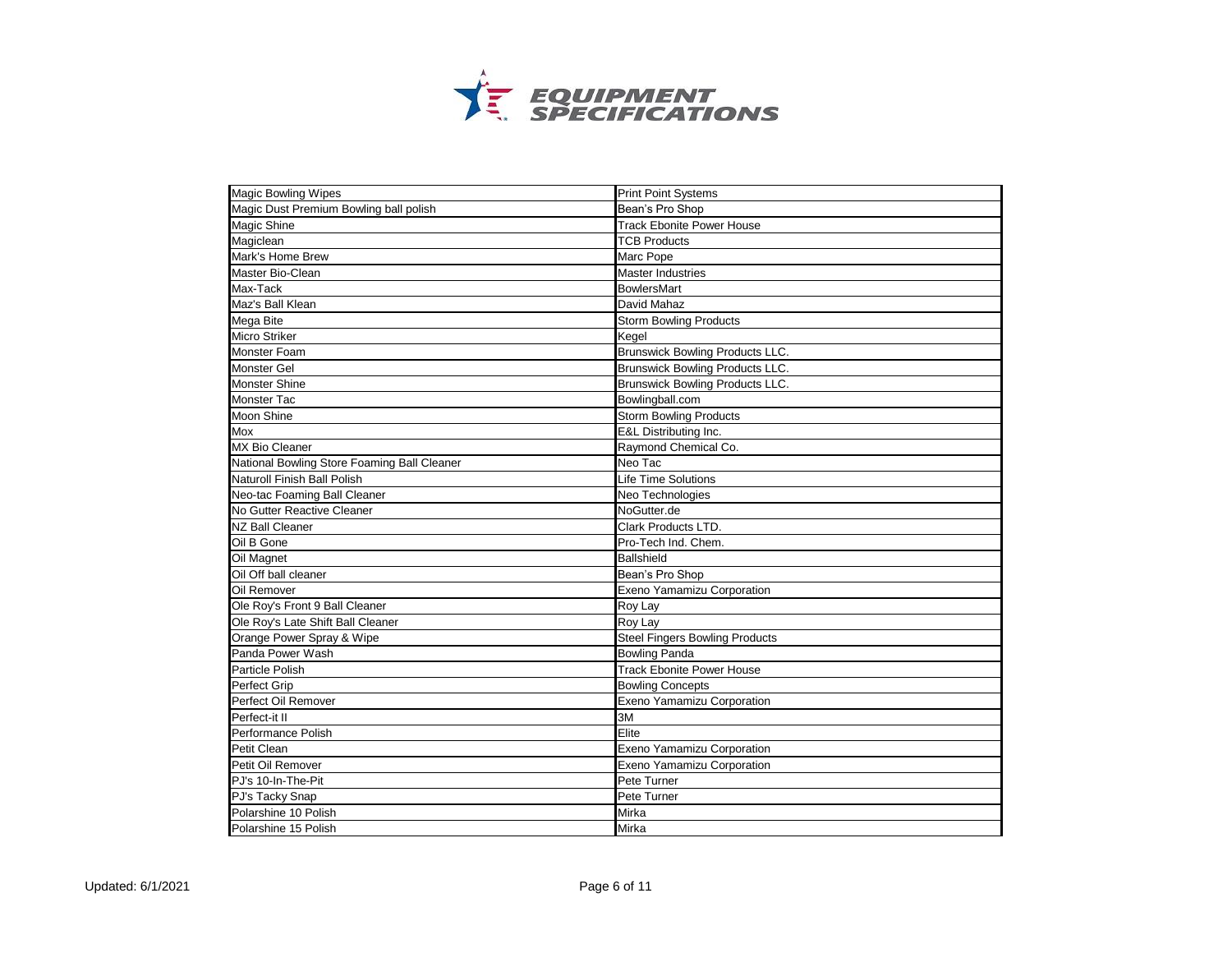

| Polarshine 25 Polish                        | Mirka                              |
|---------------------------------------------|------------------------------------|
| Polarshine 35 Polish                        | Mirka                              |
| Polish 6000                                 | Vise                               |
| <b>Power Ball Cleaner</b>                   | <b>Sunshine Suppliers</b>          |
| Power Ball Wipes                            | <b>Sunshine Suppliers</b>          |
| Power Gel Clean                             | Tech-Line Products (MOTIV Bowling) |
| Power Gel Gloss                             | Tech-Line Products (MOTIV Bowling) |
| Power Gel Polish                            | Tech-Line Products (MOTIV Bowling) |
| Power Gel Scuff                             | Tech-Line Products (MOTIV Bowling) |
| Power Kleen Bowling Ball Cleaner            | Tropical Seas, Inc.                |
| Power Wash                                  | <b>Track Ebonite Power House</b>   |
| Powerhouse Tac Gel                          | <b>Strikeforce Bowling LLC</b>     |
| Powerhouse Ultra Shine                      | Strikeforce Bowling LLC.           |
| Pro Bite Ball Cleaner                       | Pro Bite                           |
| Pro Clean                                   | Pro Bowling Products Inc.          |
| Pro Finish Step 2                           | <b>Storm Bowling Products</b>      |
| Pro Finish Step 3                           | <b>Storm Bowling Products</b>      |
| Proacta Clean                               | <b>Storm Bowling Products</b>      |
| <b>Proacta Shine</b>                        | <b>Storm Bowling Products</b>      |
| Pro-Action Ball Cleaner                     | Gary Rasanen                       |
| Pro-Cleaner                                 | Distribution 2000 Inc.             |
| Pro-Grip                                    | <b>DBA Products</b>                |
| Pro-Grip Reaction Ball Cleaner              | Columbia                           |
| Pro-Shot                                    | Pro Bowling Products Inc.          |
| Protrac 19                                  | <b>Proline Sports Products</b>     |
| <b>Pure Energy</b>                          | Strikeforce Bowling LLC.           |
| Pure Magic                                  | Ultimate Bowling Products Inc.     |
| Pure Urethane                               | Strikeforce Bowling LLC.           |
| Quick Clean                                 | <b>LBL Enterprises, LLC</b>        |
| Quick Clean Ball Wipes                      | Brunswick Bowling Products LLC.    |
| Quick Sand                                  | <b>Track Ebonite Power House</b>   |
| Qwik Strike Citrus Gel Bowling Ball Cleaner | <b>BKP</b>                         |
| RD3 Formula II                              | Parklane Research Corp.            |
| Reacta Clean                                | Storm Bowling Products             |
| Reacta Foam                                 | <b>Storm Bowling Products</b>      |
| Reacta Shine                                | <b>Storm Bowling Products</b>      |
| Reacta Skuff                                | <b>Storm Bowling Products</b>      |
| <b>Reacta Wipes</b>                         | <b>Storm Bowling Products</b>      |
| React-A-Foam                                | <b>Perfection Products</b>         |
| Reaction                                    | <b>INX Products</b>                |
| <b>Reaction Control System Cleaner</b>      | Track Ebonite Power House          |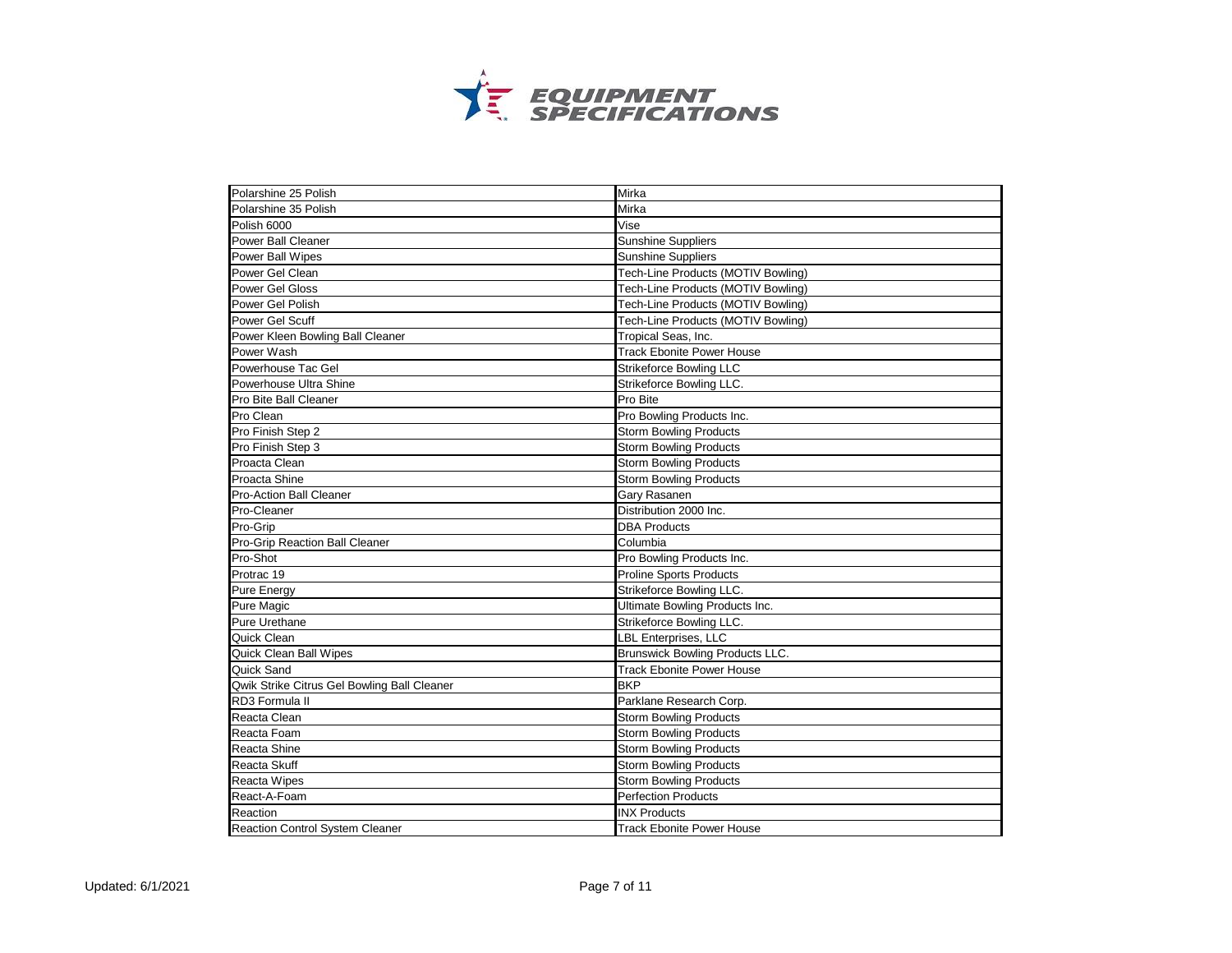

| <b>Reaction Plus</b>                     | <b>Track Ebonite Power House</b>       |
|------------------------------------------|----------------------------------------|
| <b>Reaction Recharge</b>                 | Brunswick Bowling Products LLC.        |
| Reactivation                             | <b>AMF</b>                             |
| <b>Reactive Cleaner "R"</b>              | <b>Innovative Bowling Products</b>     |
| <b>Reactive Resin Finish Polish</b>      | <b>Track Ebonite Power House</b>       |
| <b>Red Perfect</b>                       | Offsoo Products                        |
| <b>Redd Hott Ball Cleaner</b>            | <b>Ronald Gales</b>                    |
| Reflections                              | E&L Distributing Inc.                  |
| Remedy RX                                | Valentino Bowling                      |
| Remove All                               | Strikeforce Bowling LLC.               |
| Remove All Ball Cleaner                  | Brunswick Bowling Products LLC.        |
| Ren Boll                                 | Scandinavian Sport Supply              |
| Renew-It                                 | Neo Technologies                       |
| Repel                                    | Kegel                                  |
| Repel Ball Polish                        | Kegel                                  |
| Repel Ball Polish (High Gloss)           | Kegel                                  |
| Repel Ball Polish (Matte Finish)         | Kegel                                  |
| Repel Ball Polish (Medium Gloss)         | Kegel                                  |
| Resinator                                | Zapp-It Bowling Products               |
| Response Ball Cleaning Wipes             | <b>MOTIV Bowling</b>                   |
| Restore-It                               | Neo Technologies                       |
| Resurface-It                             | Neo Technologies                       |
| Resurrection                             | Valentino Bowling                      |
| Re-Tackify Bowling Ball Cleaner          | The Bowlers Edge Pro Shop, LLC         |
| <b>Rev-It Cleaner</b>                    | <b>Today's Solutions</b>               |
| <b>Rev-It Polish</b>                     | <b>Today's Solutions</b>               |
| Revive                                   | Kegel                                  |
| <b>REV-Lotion Compound</b>               | Innovative Bowling Products            |
| <b>REV-Lotion Polish</b>                 | <b>Innovative Bowling Products</b>     |
| <b>REV-Lotion Slip Agent</b>             | Innovative Bowling Products            |
| <b>RIP's Motion Potion Ball Cleaner</b>  | Rip the Rack Pro Shop                  |
| Rough Buff                               | <b>Brunswick Bowling Products LLC.</b> |
| Roxie Clean - Blue Quasar                | Roxie Clean                            |
| Roxie Clean - Plutonium 239              | Roxie Clean                            |
| Roxie Clean - Ultraviolet Radiation      | Roxie Clean                            |
| Roxie Clean - White Dwarf                | Roxie Clean                            |
| Roxie Clean - Yellow Cake Uranium        | Roxie Clean                            |
| Royal Compound                           | Brunswick Bowling Products LLC.        |
| <b>Royal Shine</b>                       | Brunswick Bowling Products LLC.        |
| <b>SCORPION Ultra Clean Ball Cleaner</b> | Harold Rengifo                         |
| Scotch Brite Scouring Pad                | <b>Scotch Brite</b>                    |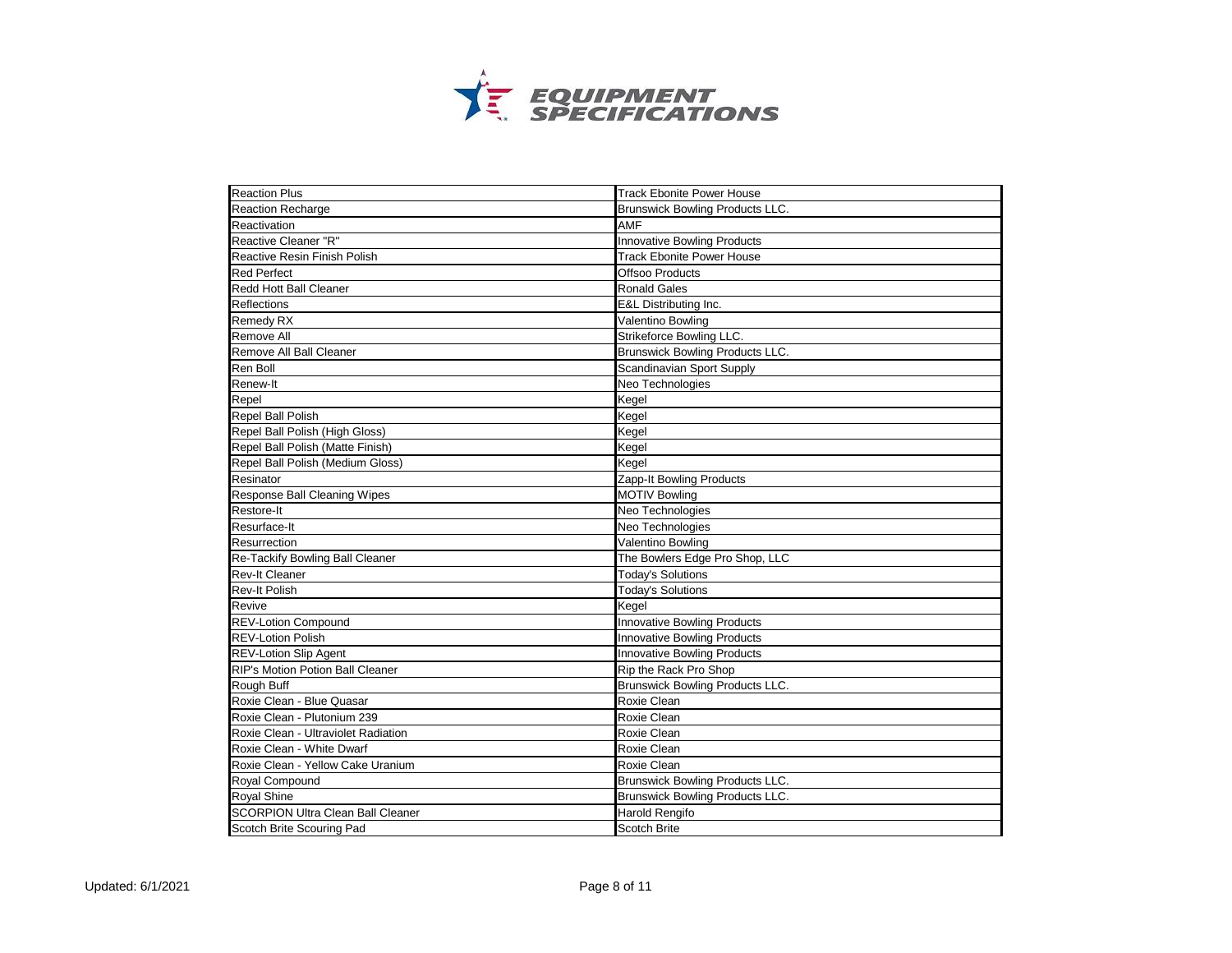

| <b>Scrubbing Bubbles</b>                        | Johnson & Johnson                      |
|-------------------------------------------------|----------------------------------------|
| <b>SD-20</b>                                    | Spartan Chemical Co.                   |
| Secret Sauce ball polish                        | Lane #1; Bean's Pro Shop               |
| Seino Fukkatsu Bowling Ball Cleaner             | Coba Shoji Co., Ltd.                   |
| Slip Agent 8000                                 | Vise                                   |
| Snake Oil                                       | Valentino Bowling                      |
| Snap Back                                       | <b>Baldy Products</b>                  |
| So Fresh and So Clean                           | Creating The Difference, LLC           |
| Soft Touch                                      | Zapp-It Bowling Products               |
| Solution                                        | <b>Buffa Distribution</b>              |
| SP 101 ball cleaner                             | <b>Bowl Plus</b>                       |
| <b>Spray Master</b>                             | <b>Master Industries</b>               |
| Squeaky Clean Spray Cleaner                     | The Wax Shop                           |
| Sta-Clean                                       | The Pro Stop                           |
| <b>Strike Gold</b>                              | Rip the Rack Pro Shop                  |
| <b>Strike Green</b>                             | Rip the Rack Pro Shop                  |
| Strike It Clean                                 | Bowl Products, Inc.                    |
| <b>Strike King</b>                              | <b>Jim Roberts</b>                     |
| Strike Machine Liquid                           | Simon Grenville                        |
| <b>Strike Wipes</b>                             | Turbo                                  |
| Strike Zone                                     | Felix Erickson Company                 |
| Strike-Mor Ball Cleaner                         | <b>Strike-Mor Pro Shop</b>             |
| Strikeby                                        | Cleanby Srl                            |
| <b>Striking Ball Cleaner</b>                    | Louis Cervin                           |
| <b>Striking Results Dull &amp; Tack</b>         | <b>Striking Results</b>                |
| <b>Striking Results Super Tack</b>              | <b>Striking Results</b>                |
| <b>Striking Results Super Tack &amp; Polish</b> | <b>Striking Results</b>                |
| <b>Striking Results Super Tack Gel</b>          | <b>Striking Results</b>                |
| <b>Super Cherry</b>                             | <b>Ballshield</b>                      |
| <b>Super Cleaner</b>                            | Don Carter                             |
| <b>Super Concentrate Cleaner</b>                | <b>Storm Bowling Products</b>          |
| Super Shine Polish                              | Storm Bowling Products                 |
| Sure-Shot Polish                                | Future Clean, Inc.                     |
| Sure-Shot Spray Cleaner                         | Future Clean Inc.                      |
| Tacky & Clean                                   | Andrejs Sturis                         |
| <b>Tacky Ballz</b>                              | PROformance Chemicals LLC.             |
| <b>Tacky Ballz Fire</b>                         | Strikeforce Bowling                    |
| <b>Tacky Ballz Fire Ballz</b>                   | PROformance Chemicals LLC.             |
| Tacky Ballz Fire Ballz Foam                     | PROformance Chemicals LLC.             |
| <b>Tacky Ballz Foam</b>                         | PROformance Chemicals LLC.             |
| Tac-Up                                          | Maintenance Supply & Chemical Co., LLC |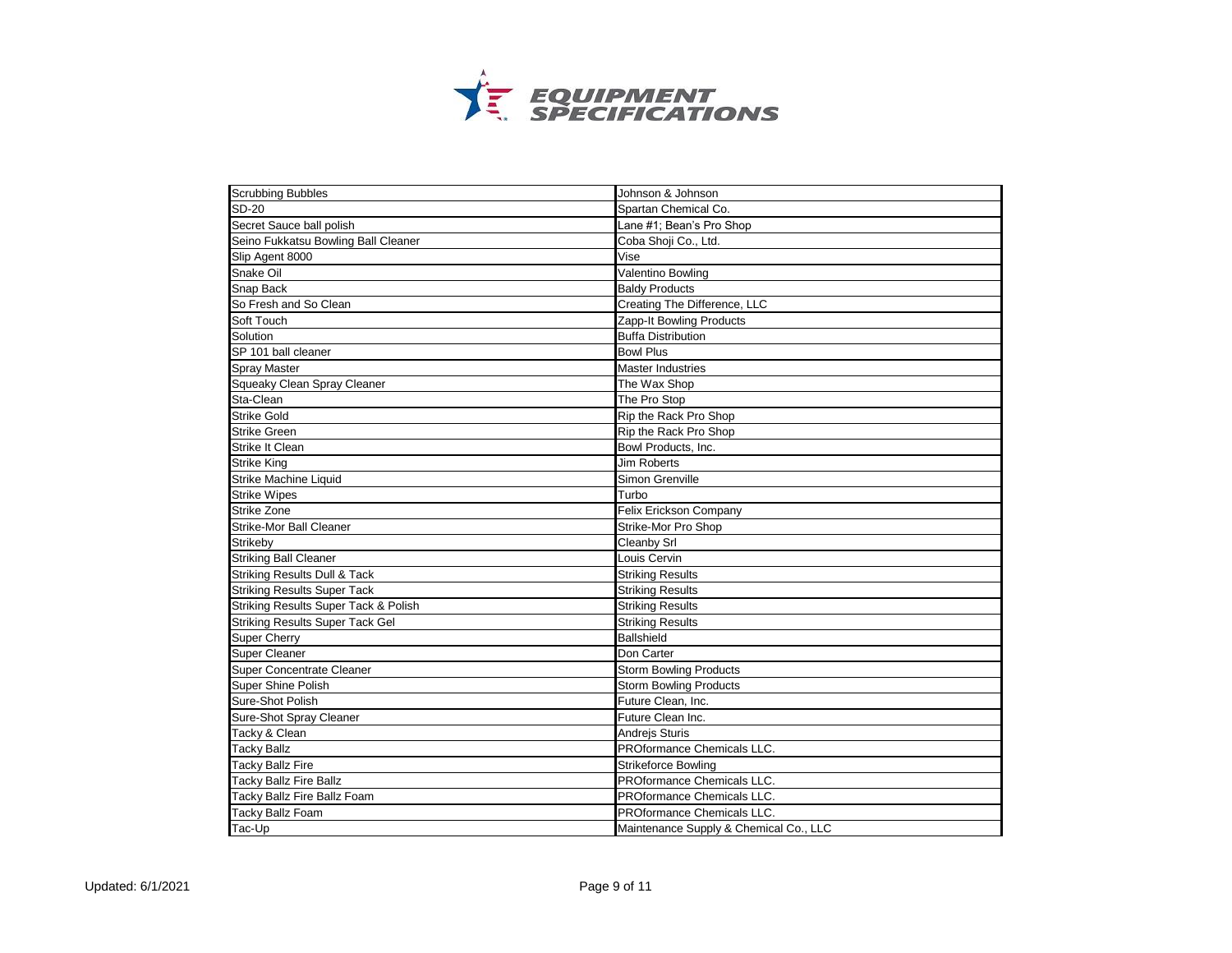

| <b>Terracare APC</b>                  | Chela, Ltd.                        |
|---------------------------------------|------------------------------------|
| TH-312                                | Matter of Degrees Pro Shop         |
| That Purple Stuff                     | Creating The Difference, LLC       |
| That Purple Stuff Foaming Cleaner     | Creating The Difference, LLC       |
| That Purple Stuff Trigger Sprayer     | Creating The Difference, LLC       |
| That Wow Factor                       | <b>SI Sports Ministries</b>        |
| That Wow Factor HM                    | <b>SI Sports Ministries</b>        |
| That Wow Factor TR                    | SI Sports Ministries               |
| The Good Stuff                        | BSE, Inc.                          |
| The Perfect Cleaner                   | The Perfect Fit Pro Shop           |
| <b>Tournament Ball Cleaner</b>        | <b>Meister Chemical</b>            |
| <b>Tournament Oil Remover</b>         | <b>Meister Chemical</b>            |
| <b>Tournament Wipe</b>                | <b>Meister Chemical</b>            |
| <b>TPB Cleaner</b>                    | Chela, Ltd.                        |
| U.F.O.                                | Valentino Bowling                  |
| U-Clean U-Score                       | <b>Storm Bowling Products</b>      |
| <b>Ultimate Clean</b>                 | McDonogh Co.                       |
| Ultimate Clean Reactive Ball Cleaner  | McDonogh Co.                       |
| <b>Ultimate Foaming Ball Cleaner</b>  | Ultimate Bowling Products Inc.     |
| <b>Ultimate Plus Polish Cleaner</b>   | <b>Ultimate Bowling Products</b>   |
| <b>Ultra Ball Cleaner</b>             | Ultimate Bowling Products Inc.     |
| Ultra Bio Clean                       | Legend Star Co., Ltd.              |
| Ultra Bio Remover                     | Legend Star Co., Ltd.              |
| Urethane Cleaner "U"                  | <b>Innovative Bowling Products</b> |
| U-Turn Reactive Ball Cleaner          | Don Breeden                        |
| Venom Cleaner                         | <b>RMA Products</b>                |
| Water Based Oil Removing Ball Cleaner | <b>LMB International</b>           |
| Wipe 'n Strike Ball Cleaner Wipes     | Dan-Mor                            |
| Wipe-N-Strike                         | Pro Edge Products                  |
| WipeOut Foaming Spray Cleaner         | <b>BioForce Services</b>           |
| WipeOut Liquid Spray Cleaner          | <b>BioForce Services</b>           |
| WipeOut Wipes                         | <b>BioForce Services</b>           |
| WorX                                  | Key Bowling, LLC                   |
| X Strike                              | Zapp It Bowling Products           |
| X-Power                               | David Greco                        |
| Xtra Clean                            | <b>Storm Bowling Products</b>      |
| Xtra Shine                            | <b>Storm Bowling Products</b>      |
| <b>Xtreme Kleen</b>                   | <b>GT</b> Innovations              |
| Xtreme Wash                           | Strikeforce Bowling                |
| XXX Rated Cleaner & Polisher          | <b>Ultimate Bowling Products</b>   |
| <b>Yellow Strike</b>                  | Offsoo Products                    |